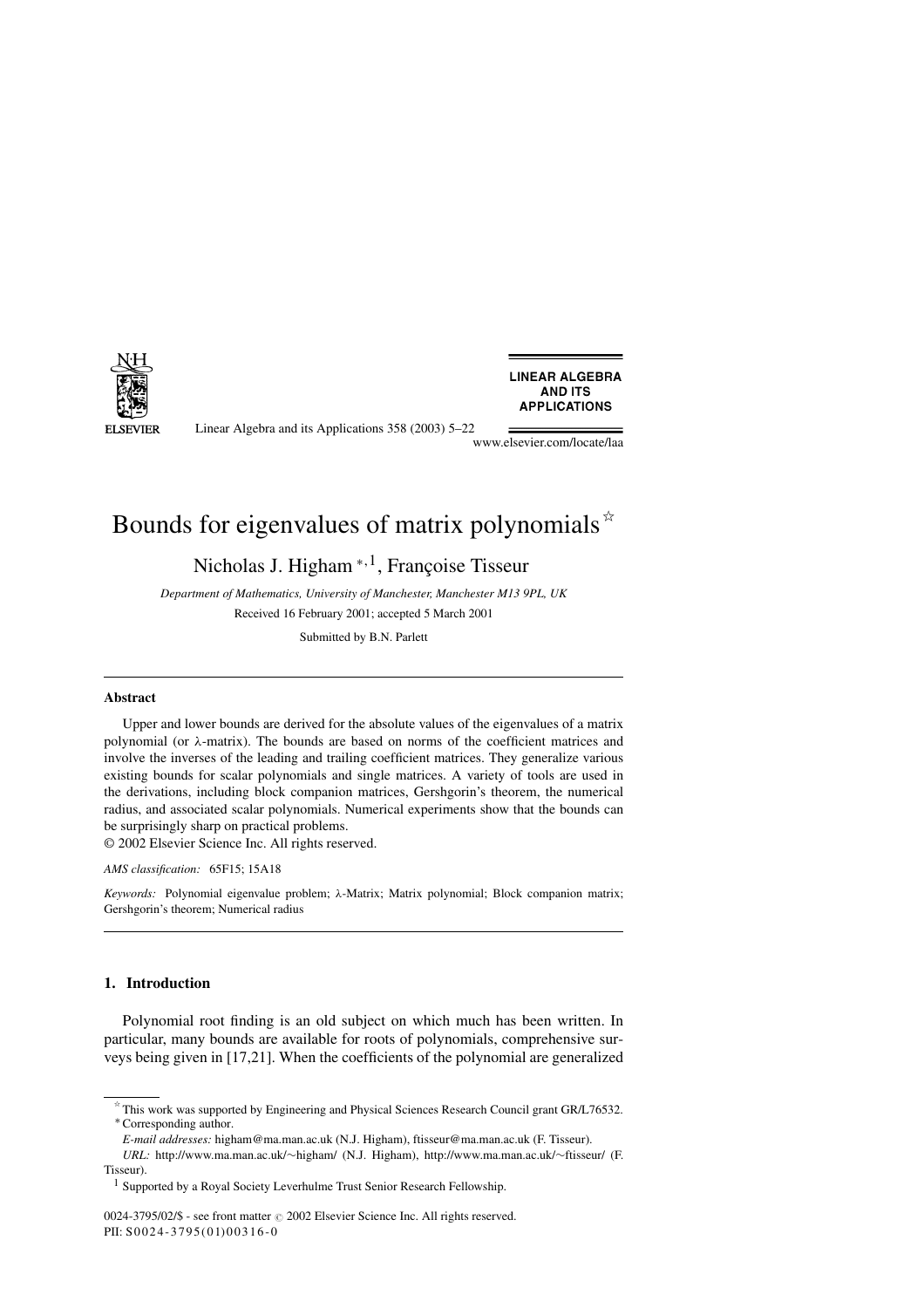from scalars to matrices we obtain the polynomial eigenvalue problem, which has also received much attention—see, for example, the books [6,13]. However to our knowledge little or nothing has been published on bounds for eigenvalues of matrix polynomials, except for special classes of coefficient matrices (cf. [13, Chapter 9] and [22]). In this work we derive upper and lower bounds for the absolute values of the eigenvalues of general matrix polynomials, concentrating on bounds that are of practical use. Thus we aim for bounds that can be computed with much less computational effort than is required to solve the eigenproblem, especially for large problems. All our bounds are generalizations, in one way or another, of bounds for the eigenvalues of a single matrix and of bounds for the roots of a scalar polynomial. Our treatment is selective: many other bounds can be derived by generalizing results for the special cases just mentioned, but the bounds we present are probably sufficient for most purposes, especially when combined with scaling, similarity and eigenvalue-reciprocating transformations.

Motivation for developing bounds for the eigenvalues of matrix polynomials is readily found. Information about the location of eigenvalues is valuable when computing them by an iterative method, for example to aid m the choice of shifts [22]. When computing pseudospectra of matrix polynomials, which provide information about the global sensitivity of the eigenvalues [8,23], a particular region of the (possibly extended) complex plane must be identified that contains the eigenvalues of interest, and bounds clearly help to determine such region.

To set the notation, we consider the matrix polynomial (or *λ*-matrix)

$$
P(\lambda) = \lambda^m A_m + \lambda^{m-1} A_{m-1} + \dots + A_0,
$$
\n(1.1)

where  $A_k \in \mathbb{C}^{n \times n}$ ,  $k = 0$ : *m*. The polynomial eigenvalue problem is to find an eigenvalue  $\lambda$  and corresponding nonzero eigenvector *x* satisfying  $P(\lambda)x = 0$ . If  $A_m$ is singular, then  $P$  has an infinite eigenvalue, while if  $A_0$  is singular, then 0 is an eigenvalue. Therefore all our upper bounds on |*λ*| require *Am* to be nonsingular and the lower bounds require  $A_0$  to be nonsingular; we will not repeatedly state these nonsingularity conditions as they are usually clear from the context. Note that it is of interest to bound the largest finite eigenvalue or smallest nonzero eigenvalue, but to do so requires more sophisticated and computationally expensive estimates than the matrix norm-based ones that we employ here.

To simplify the exposition, we introduce two new matrix polynomials associated with  $P(\lambda)$ :

$$
P_{\mathbf{U}}(\lambda) = \lambda^m I + \lambda^{m-1} U_{m-1} + \dots + U_0,\tag{1.2}
$$

where  $U_i = A_m^{-1} A_i$ , so that  $P(\lambda) = A_m P_U(\lambda)$ , and

$$
P_L(\lambda) = \lambda^m I + \lambda^{m-1} L_1 + \dots + L_m,
$$
\n(1.3)

where  $L_1 = A_0^{-1} A_i$  so that  $\lambda^m P(\lambda^{-1}) = A_0 P_L(\lambda)$ . The polynomials *P* and  $P_U$  have the same eigenvalues, whereas the eigenvalues of *P*<sup>L</sup> are the reciprocals of the eigenvalues of  $P$ . The tow polynomials  $P_U$  and  $P_L$  are monic polynomials whose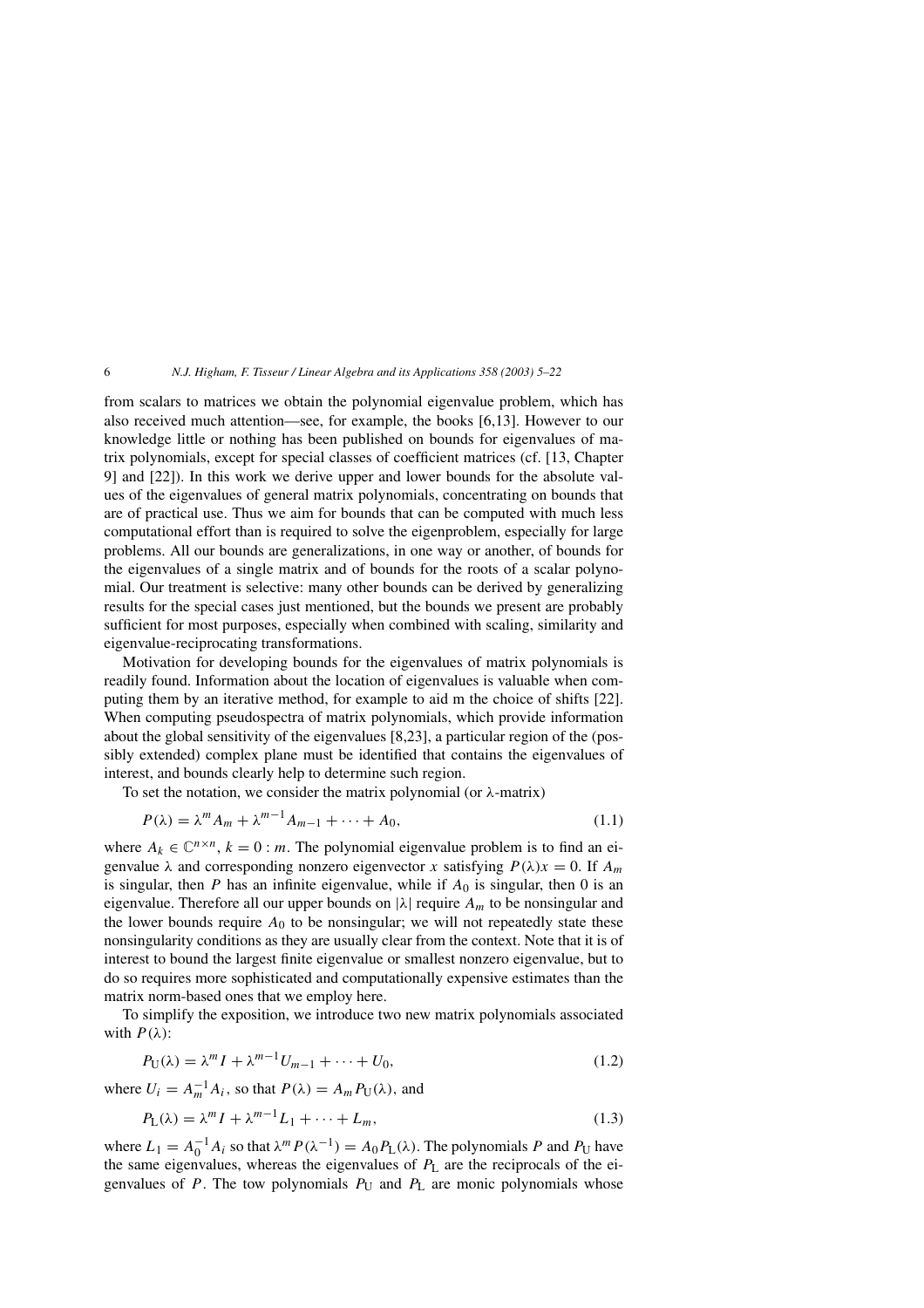eigenvalues are easily shown to be the eigenvalues of the  $mn \times mn$  block companion matrices

$$
C_{\mathbf{U}} \equiv \begin{bmatrix} 0 & I & 0 & \cdots & 0 \\ \vdots & 0 & I & & \vdots \\ \vdots & & 0 & \ddots & \vdots \\ 0 & & & \ddots & I \\ -U_0 & -U_1 & \cdots & \cdots & -U_{m-1} \end{bmatrix}
$$
(1.4)

and

$$
C_{L} \equiv \begin{bmatrix} 0 & I & 0 & \cdots & 0 \\ \vdots & 0 & I & \vdots \\ \vdots & & & \ddots & \vdots \\ 0 & & & & I \\ -L_{m} & -L_{m-1} & \cdots & \cdots & -L_{1} \end{bmatrix},
$$
(1.5)

respectively. The matrices  $C_U$  and  $C_L$  are exploited in Section 2, in which we derive bounds for the eigenvalues of  $P$  from the eigenvalues and singular values of  $C_U$  and *C*L*.* In Section 3 we use the roots of an associated scalar polynomial to bound the eigenvalues of *P*, by generalizing a bound of Cauchy. Some additional bounds are given in Section 4, including generalizations of two bounds of Mohammad. Numerical experiments presented in Section 5 show that the bounds can be surprisingly sharp, even on practical problems. Conclusions are given in Section 6.

Throughout this paper  $\|\cdot\|$  denotes a subordinate matrix norm. Also, we write

$$
U = [U_0, U_1, \dots, U_{m-1}], \quad L = [L_m, L_{m-1}, \dots, L_1]. \tag{1.6}
$$

#### **2. Bounds from the block companion matrix**

In this section we bound the eigenvalues of *P* by applying various eigenvalue bounds to the two companion matrices  $C_U$  and  $C_L$  and exploiting their block structure.

#### 2.1. Bounds based on norms of  $C_U$  and  $C_L$

A basic tool is the following standard result.

**Lemma 2.1.** *Every eigenvalue*  $\lambda$  *of*  $A \in \mathbb{C}^{n \times n}$  *satisfies*  $|\lambda| \leq ||A||$  *for any matrix norm.*

An application of Lemma 2.1 gives the following bound. Here,  $\|\cdot\|_p$  denotes a matrix norm subordinate to a vector *p*-norm.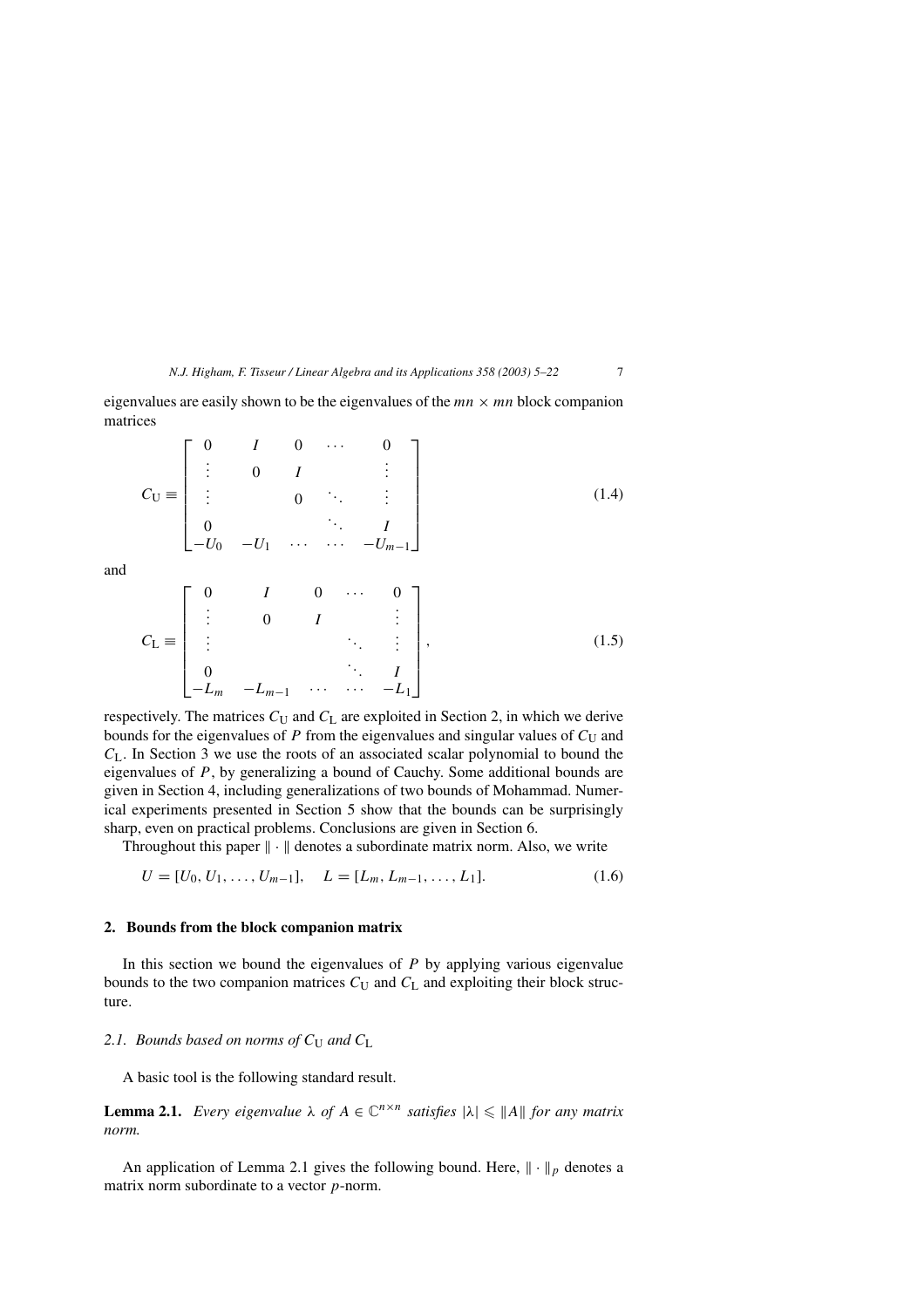**Lemma 2.2.** *Every eigenvalue of λ of P satisfies*

$$
\left(1+\sum_{j=1}^m \|L_j\|_p\right)^{-1} \leqslant |\lambda| \leqslant 1+\sum_{j=-0}^{m-1} \|U_j\|_p, \quad 1 \leqslant p \leqslant \infty.
$$

**Proof.** Write  $C_U$  in the form  $\sum_{j=0}^{m-1} f_{m,j+1}(U_j) + V$ , where  $f_{ij}(U)$  has  $(i, j)$  block *U* and is otherwise zero and where *V* is the upper triangular part of  $C_U$ . Now take norms to obtain the upper bound. The proof of the lower bound is similar.  $\Box$ 

Stronger bounds can be obtained for  $p = 1, 2, \infty$  by exploiting the properties of the norms. Recall that  $U$  and  $L$  are defined in (1.6).

**Lemma 2.3.** *Every eigenvalue λ of P satisfies*

$$
\max\left(\|L_m\|_1, 1 + \max_{i=1:m-1} \|L_i\|_1\right)^{-1} \le |\lambda| \le \max\left(\|U_0\|_1, 1 + \max_{i=1:m-1} \|U_i\|_1\right),\tag{2.1}
$$

$$
\max(1, \|L\|_{\infty})^{-1} \leqslant |\lambda| \leqslant \max(1, \|U\|_{\infty}),\tag{2.2}
$$

$$
||I + LL^*||_2^{-1/2} \le |\lambda| \le ||I + U U^*||_2^{1/2}.
$$
 (2.3)

**Proof.** The first two bounds are obtained by using the explicit formulae for the 1 and  $\infty$  norms, respectively. For the 2-norm we write

$$
C_{\mathbf{U}} = \begin{bmatrix} 0 & I & & \\ & 0 & \ddots & \\ & & \ddots & I \\ & & & 0 \end{bmatrix} + \begin{bmatrix} 0 & \dots & 0 \\ \vdots & & \vdots \\ -U_0 & \dots & -U_{m-1} \end{bmatrix} \equiv X + Y \tag{2.4}
$$

and note that  $X^*Y = Y^*X = 0$ . Thus

$$
||C_{U}||_{2}^{2} = ||C_{U}^{*}C_{U}||_{2} = ||(X + Y)^{*}(X + Y)||_{2}
$$
  
=  $||X^{*}X + Y^{*}Y||_{2}$   
 $\leq ||I + Y^{*}Y||_{2} = ||I + YY^{*}||_{2}$   
=  $||I + UU^{*}||_{2}$ ,

as required.  $\Box$ 

An alternative derivation of (2.2) and (2.1) is to apply Gershgorin's theorem [9, Theorem. 6.1.1] to  $C_L$  and  $C_U$  and their transposes, respectively. The result in the following corollary are weaker, but they directly generalize bounds for the roots of scalar polynomials summarized in [9, p. 316 ff.], [17, Section 27] and [21, Chapter II].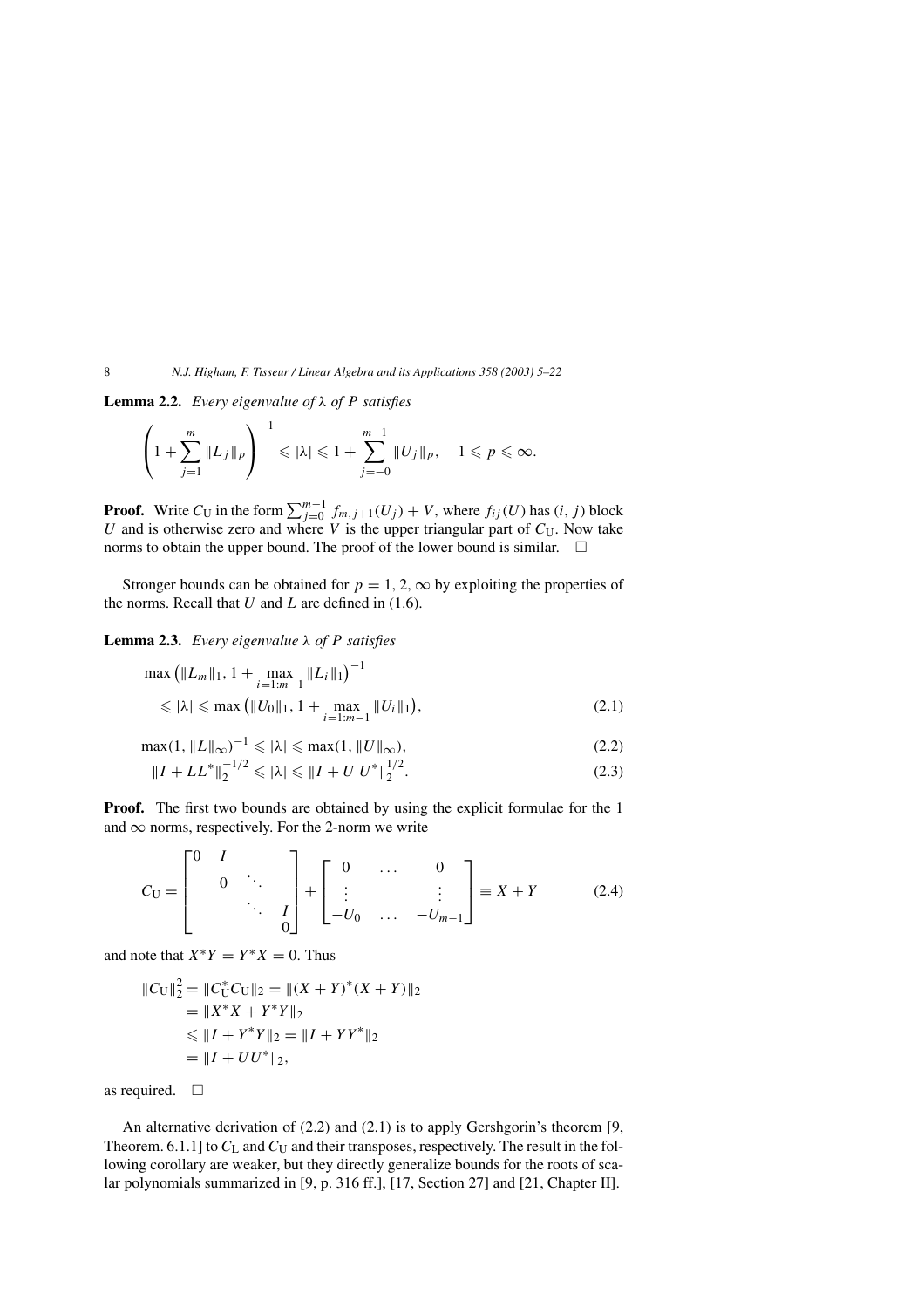**Corollary 2.4.** *Every eigenvalue λ of P satisfies*

$$
\left(1 + \max_{i=1:m} \|L_i\|_1\right)^{-1} \leqslant |\lambda| \leqslant 1 + \max_{i=0:m-1} \|U_i\|_1,\tag{2.5}
$$

$$
\max\left(1, \sum_{j=1}^{m} \|L_j\|_{\infty}\right)^{-1} \leqslant |\lambda| \leqslant \max\left(1, \sum_{j=0}^{m-1} \|U_j\|_{\infty}\right),\tag{2.6}
$$

$$
\left(1 + \sum_{j=1}^{m} \|L_j\|_2^2\right)^{-1/2} \le |\lambda| \le \left(1 + \sum_{j=0}^{m-1} \|U_j\|_2^2\right)^{1/2}.
$$
 (2.7)

For  $n = 1$ , the upper bound in (2.5) is Cauchy's bound, that in (2.6) is Montel's bound, and that in (2.7) is Carmichael and Mason's bound.

A weakness of Lemma 2.3 and Corollary 2.4 is that the upper bounds are all at least 1 and the lower bounds are all at most 1, irrespective of the norms of the  $U_i$  and  $L_i$ . This property stems from the fact that the eigenvalues of a matrix are invariant under similarity transformations, while norms are not. However, we can apply a similarity transformation to  $C_U$  and  $C_L$  before taking their norms and thereby obtain different and potentially smaller bounds. A natural choice of similarity is the diagonal matrix  $X = diag(\alpha_1 I, \dots, \alpha_m I)$  where the  $\alpha_i$  are positive parameters. We have

$$
C_{\mathbf{U}}(\alpha) = X C_{\mathbf{U}} X^{-1}
$$
\n
$$
= \begin{bmatrix}\n0 & \frac{\alpha_1}{\alpha_2} I & 0 & \cdots & 0 \\
\vdots & 0 & \frac{\alpha_2}{\alpha_3} I & \vdots \\
\vdots & 0 & \ddots & \vdots \\
0 & & & \ddots & \frac{\alpha_{m-1}}{\alpha_m} I \\
-\frac{\alpha_m}{\alpha_1} U_0 & -\frac{\alpha_m}{\alpha_2} U_1 & \cdots & -\frac{\alpha_m}{\alpha_{m-1}} U_{m-2} & -U_{m-1}\n\end{bmatrix}.
$$
\n(2.8)

Adapting the proof of Lemma 2.3 to  $C_U(\alpha)$  leads to the next result. To save clutter we do not state the corresponding lower bounds obtained using the analogous  $C_L(\alpha)$ .

**Lemma 2.5.** *Let*  $\alpha_i$ ,  $i = 0$ : *m*, *be positive with*  $\alpha_m = 1$ *. Every eigenvalue*  $\lambda$  *of P satisfies*

$$
|\lambda| \le \max\left(\frac{\|U_0\|}{\alpha_1}, \max_{i=1:m-1} \left(\frac{\alpha_i}{\alpha_{i+1}} + \frac{\|U_i\|_1}{\alpha_{i+1}}\right)\right),\tag{2.9}
$$

$$
|\lambda| \le \max\left(\max_{i=1:m-1} \frac{\alpha_i}{\alpha_{i+1}} \left\| \left[\frac{U_0}{\alpha_1}, \dots, \frac{U_{m-2}}{\alpha_{m-1}}, U_{m-1}\right] \right\|_{\infty}\right),\tag{2.10}
$$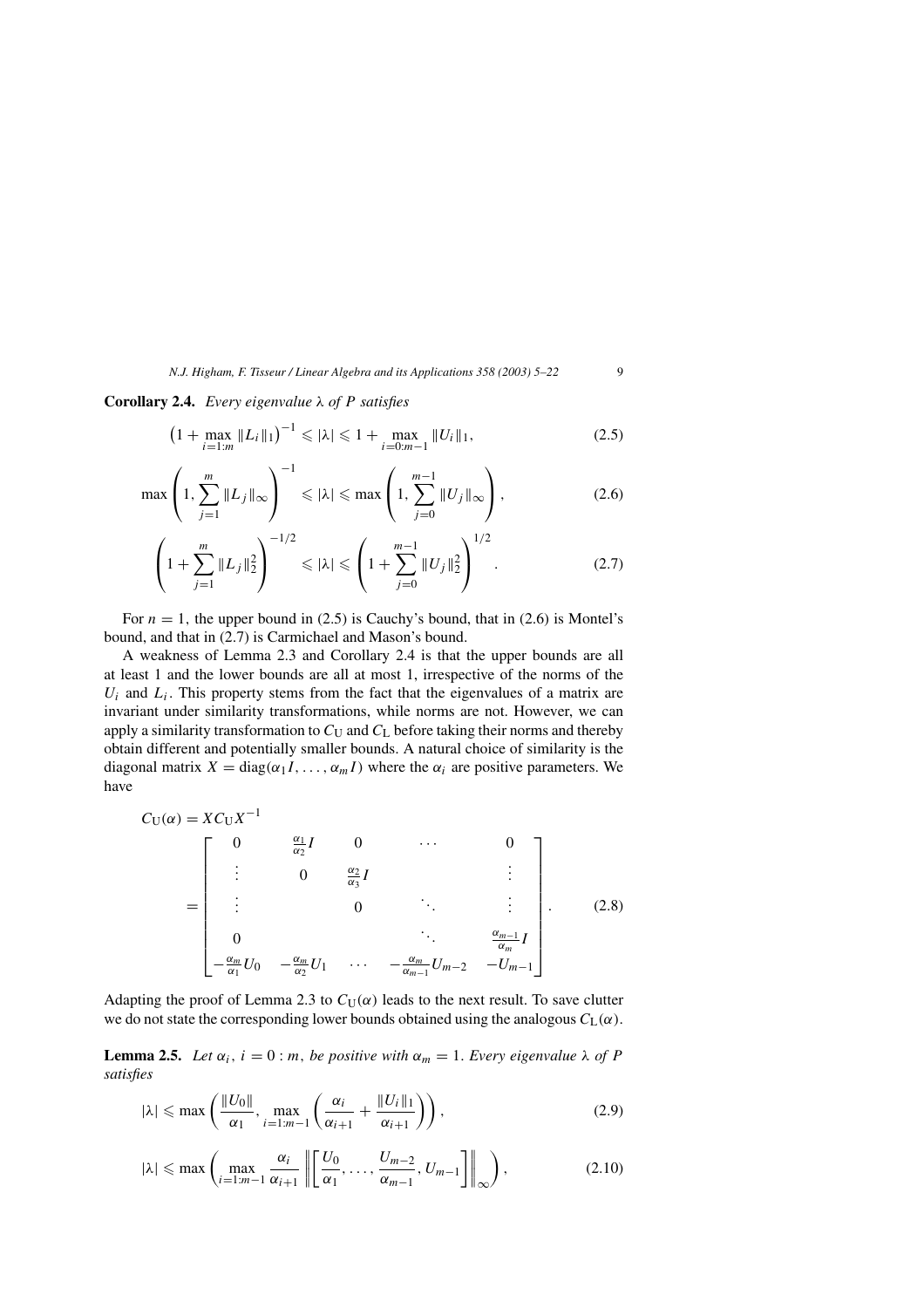$$
|\lambda| \leq \left\| \sum_{i=1}^{m-1} \left( \frac{\alpha_i}{\alpha_{i+1}} \right)^2 + \sum_{i=0}^{m-1} \left( \frac{U_i}{\alpha_{i+1}} \right)^2 \right\|_2^{1/2}.
$$
 (2.11)

For  $\alpha_i = ||U_i||_1$ , (2.9) yields

$$
|\lambda| \le \max\left(\frac{\|U_0\|_1}{\|U_1\|_1}, 2 \max_{i=1:m-1} \frac{\|U_i\|_1}{\|U_{i+1}\|_1}\right),\tag{2.12}
$$

which, for  $n = 1$ , is Kojima's bound [9, p. 319], and  $\alpha_i = ||U_i||_{\infty}$ , (2.10) yields

$$
|\lambda| \leqslant \sum_{i=0}^{m-1} \frac{\|U_i\|_{\infty}}{\|U_{i+1}\|_{\infty}}.
$$
\n(2.13)

Finally, we state a bound potentially smaller than (2.1) and (2.2). For a matrix  $A \in \mathbb{C}^{n \times n}$  we define the row and column sums

$$
s_i(A) = \sum_{j=1}^n |a_{ij}|, \quad t_j(A) = \sum_{i=1}^n |a_{ij}|.
$$

The following lemma is a straightforward application of Ostrowski's theorem (cf. [9, Theorem 6.4.1] and [16, p. 151, (4)]) to  $C_U$  and  $C_L$ . (Ostrowski's theorem is a generalization of Gershgorin's theorem involving both row and column sums.)

#### **Lemma 2.6.** *Every eigenvalue λ of P satisfies*

$$
\left(\max_{i=1:m} s_i (C_{\mathrm{L}})^{\beta} t_i (C_{\mathrm{L}})^{1-\beta}\right)^{-1} \leqslant |\lambda| \leqslant \max_{i=1:m} s_i (C_{\mathrm{U}})^{\beta} t_i (C_{\mathrm{U}})^{1-\beta} \tag{2.14}
$$

*for every*  $\beta \in [0, 1]$ *.* 

# 2.2. Bounds from the singular values of  $C_U$  and  $C_L$

Most of the eigenvalue bounds above are based on bounds for the norms of the block companion matrices  $C_U$  and  $C_L$ . For the 1- and  $\infty$ -norms we can, of course, evaluate  $||C_U||$  and  $||C_L||$  exactly with little computational expense, as is done in (2.1) and (2.2). The cost of evaluating the 2-norm of an  $mn \times mn$  matrix is usually prohibitive. We now investigate the singular values of  $C_U$ , with the aim of simplifying the task of evaluating or bounding  $||C_U||_2$ . As usual, the singular values  $\sigma_i$  of  $A \in \mathbb{C}^{n \times n}$ are ordered  $\sigma_1 \geqslant \cdots \geqslant \sigma_n \geqslant 0$ . The following result generalizes expressions for the singular values of the companion matrix of a scalar polynomial  $(n = 1)$  derived in [11,12].

**Lemma 2.7.** *The singular values*  $\sigma_i$  *of the companion matrix*  $C_U$  *fall into three groups*: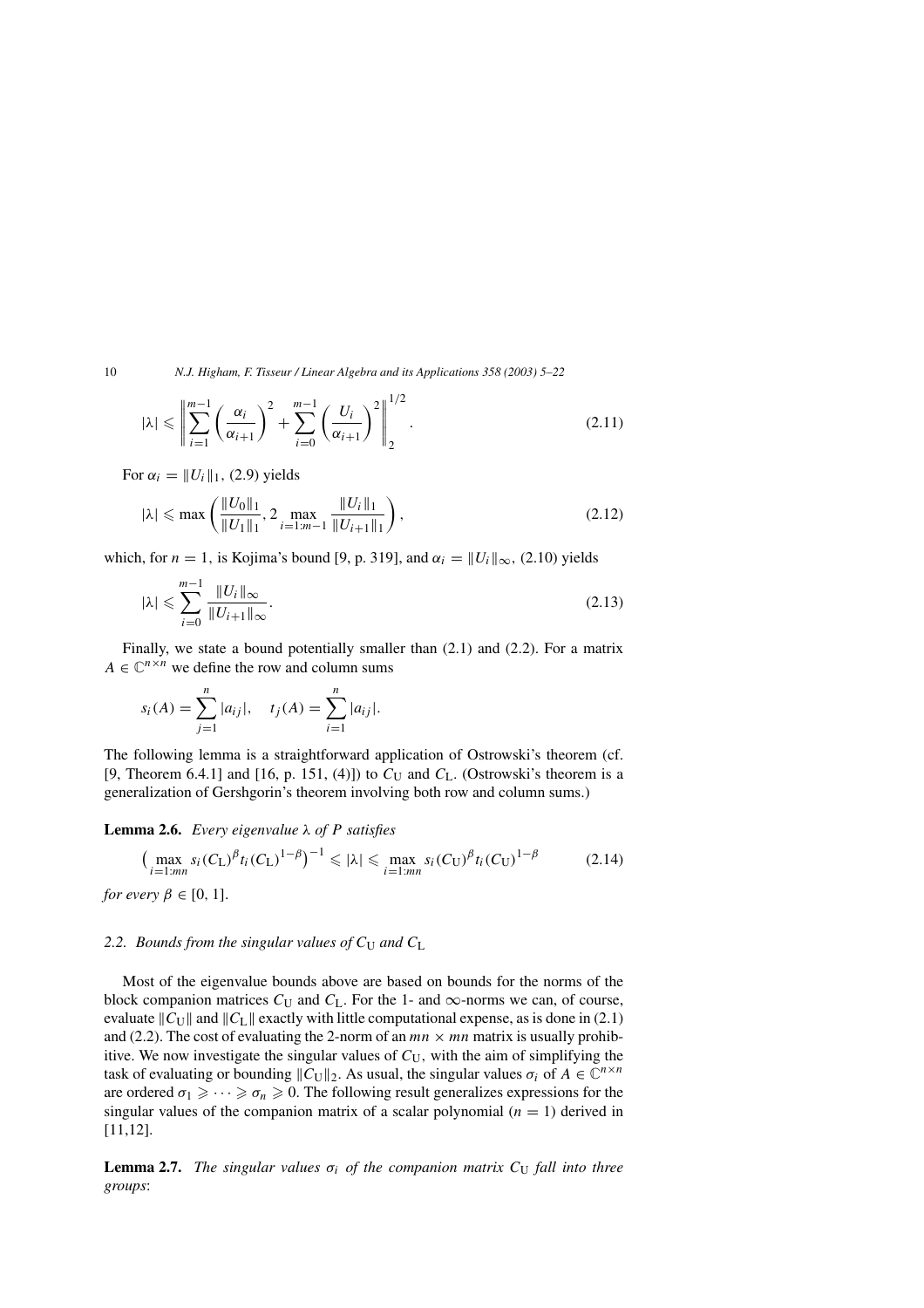(i)  $\sigma_i \leq 1$ ,  $i = 1:n$ , (ii)  $\sigma_1 = 1$ ,  $i = n + 1 : n(m - 1)$  (*if*  $m \ge 3$ ), (iii)  $\sigma_i \ge 1$ ,  $i = n(m-1) + 1 : nm$  (*if*  $m \ge 2$ ).

*The* 2*n singular values in groups* (i) *and* (iii) *are the square roots of the eigenvalues of the quadratic*  $\lambda$ *-matrix*  $Q(\lambda) = \lambda^2 I - \lambda (UU^* + I) + U_0 U_0^*$ .

**Proof.** The singular values of  $C_U$  are the square roots of the eigenvalues of  $C_U C_U^*$ , so we consider

$$
S(\lambda) = C_{U}C_{U}^{*} - \lambda I
$$
  
= 
$$
\begin{bmatrix} (1 - \lambda)I & 0 & \cdots & 0 & -U_{1}^{*} \\ 0 & (1 - \lambda)I & \cdots & 0 & -U_{2}^{*} \\ \vdots & 0 & \ddots & \vdots & \vdots \\ \vdots & \vdots & \ddots & (1 - \lambda)I & -U_{m-1}^{*} \\ -U_{1} & -U_{2} & \cdots & -U_{m-1} & UU^{*} - \lambda I \end{bmatrix}.
$$

We need to evaluate  $det(S(\lambda))$ , which we do with the aid of block Gaussian elimination. Premultiplying by lower triangular matrices that eliminate the *(m,* 1*), (m,* 2*),*  $\ldots$ ,  $(m, m - 1)$  block entries in turn leads to

$$
L(\lambda)S(\lambda)
$$

$$
= \begin{bmatrix} (1-\lambda)I & 0 & \cdots & 0 & -U_1^* \\ 0 & (1-\lambda)I & \cdots & 0 & -U_2^* \\ \vdots & 0 & \ddots & \vdots & & \vdots \\ \vdots & \vdots & & (1-\lambda)I & -U_{m-1}^* \\ 0 & 0 & \cdots & 0 & UU^* - \lambda I - (1-\lambda)^{-1} \sum_{i=1}^{m-1} U_i U_i^* \end{bmatrix},
$$

where  $L(\lambda)$  is unit lower triangular. Taking determinants gives

$$
\det(S(\lambda)) = (1 - \lambda)^{n(m-1)} \det \left( (UU^* - \lambda I) - (1 - \lambda)^{-1} \sum_{i=1}^{m-1} U_i U_i^* \right)
$$
  
=  $(1 - \lambda)^{n(m-2)} \det \left( (1 - \lambda)(UU^* - \lambda I) - \sum_{i=1}^{m-1} U_i U_i^* \right)$   
=  $(1 - \lambda)^{n(m-2)} \det (\lambda^2 I - \lambda (UU^* + I) + U_0 U_0^*).$  (2.15)

We now know that there are  $n(m - 2)$  singular values equal to 1 and it remains to show that the remaining singular values fall into two groups of *n,* one bounded above by 1 and one bounded below by 1. The latter relations follow by applying the Cauchy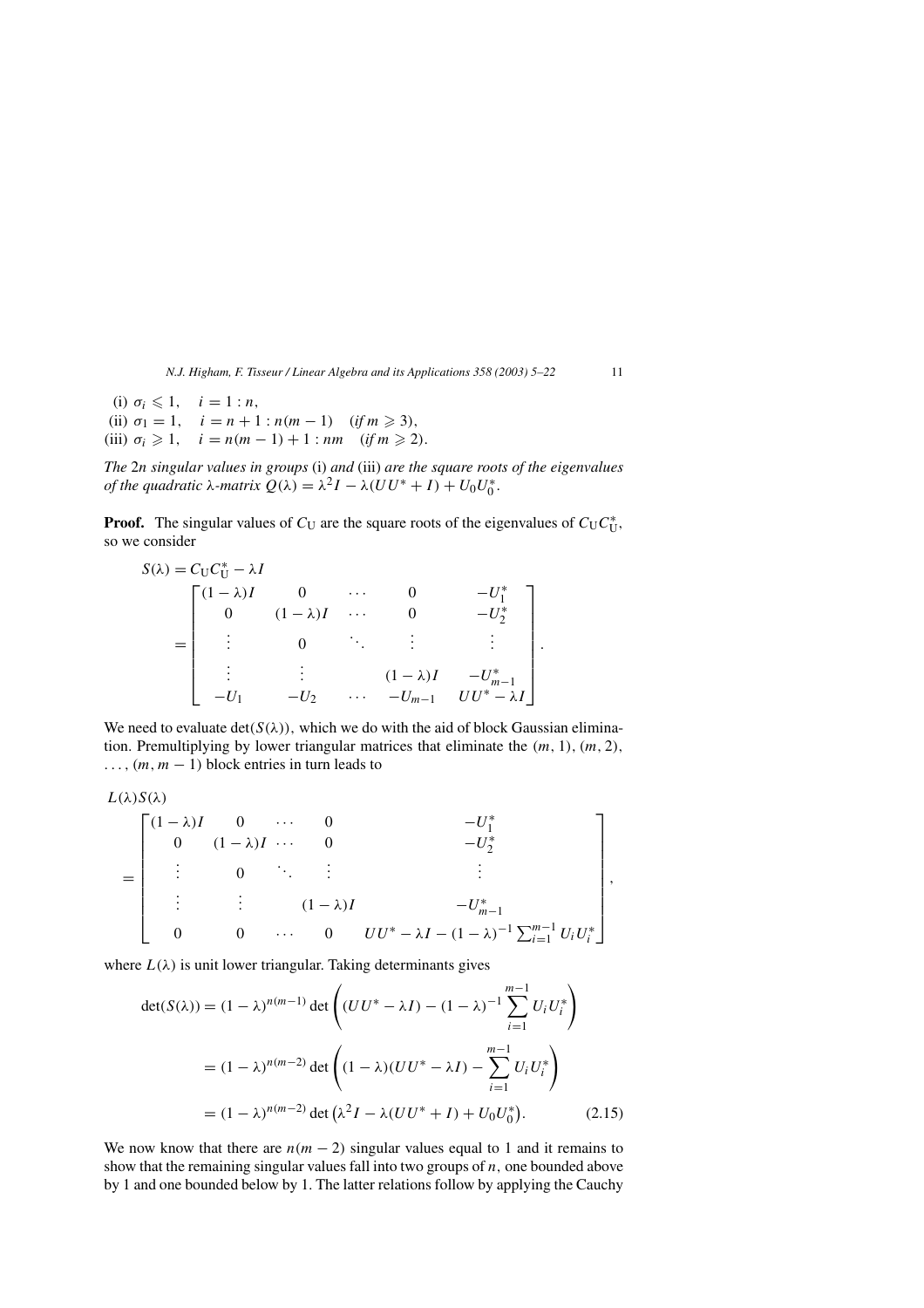interlace theorem (cf. [9, Theorem 4.3.15] and [20, Theorem 10.1.1]) to the matrix  $C_U C_U^* = S(0)$ .  $\Box$ 

We now consider the quadratic *λ*-matrix  $Q(λ)$  arising in Lemma 2.7. Recall that a quadratic  $\lambda^2 A + \lambda B + C$  is *hyperbolic* [14] if *A* is Hermitian positive definite, *B* and *C* are Hermitian, and

$$
(x^* B x)^2 > 4(x^* A x)(x^* C x) \quad \text{for all } x \neq 0. \tag{2.16}
$$
  
For  $Q(\lambda)$ , condition (2.16) requires the positivity of, for  $||x||_2 = 1$ ,

$$
(x^*(UU^* + I)x)^2 - 4x^*U_0U_0^*x
$$
  
=  $\left(1 + \sum_{i=0}^{m-1} x^*U_iU_i^*x\right)^2 - 4x^*U_0U_0^*x$   
 $\geq (1 - x^*U_0U_0^*x)^2 + \sum_{i=1}^{m-1} (x^*U_iU_i^*x)^2.$ 

We conclude that  $Q(\lambda)$  is hyperbolic as long as at least one of  $U_1, \ldots, U_{m-1}$  is nonsingular. The reason for verifying the hyperbolicity property is that it is known that for hyperbolic quadratics all 2*n* eigenvalues are real and there is a gap between the *n* largest and the *n* smallest [13, Section 7.6]. We therefore deduce the following result.

**Lemma 2.8.** *Let*  $m \geq 2$  *and suppose that at least one of*  $U_1, \ldots, U_{m-1}$  *is nonsingular. Then in Lemma* 2.7 *strict inequality holds throughout in atleast one of* (i) *and* (iii)*.*

Lemma 2.7 implies the following bounds on the absolute values of the eigenvalues of *P.*

**Corollary 2.9.** *For any eigenvalues λ of P ,*

$$
\lambda_{\min}(Q(\lambda))^{1/2} = \sigma_{mn}(C_U) \leqslant |\lambda| \leqslant \sigma_1(C_U) = \lambda_{\max}(Q(\lambda))^{1/2}.
$$
 (2.17)

**Proof.** The eigenvalues of *P* are the eigenvalues of  $C_U$ , which are bounded in absolute value above and below by the largest and smallest singular values of  $C_U$ , respectively. The result then follows from Lemma 2.7.  $\Box$ 

By their derivation, the bounds of Corollary 2.9 are sharper than those in (2.3), though of course they are more expensive to compute. A significant feature of the corollary is that it bounds the moduli of the eigenvalues of a general *λ*-matrix of degree *m* in terms of the eigenvalues of a Hermitian *λ*-matrix *Q* of degree 2 that is hyperbolic.

Finally, we note that obvious analogues of the results of this section hold for  $C_L$ .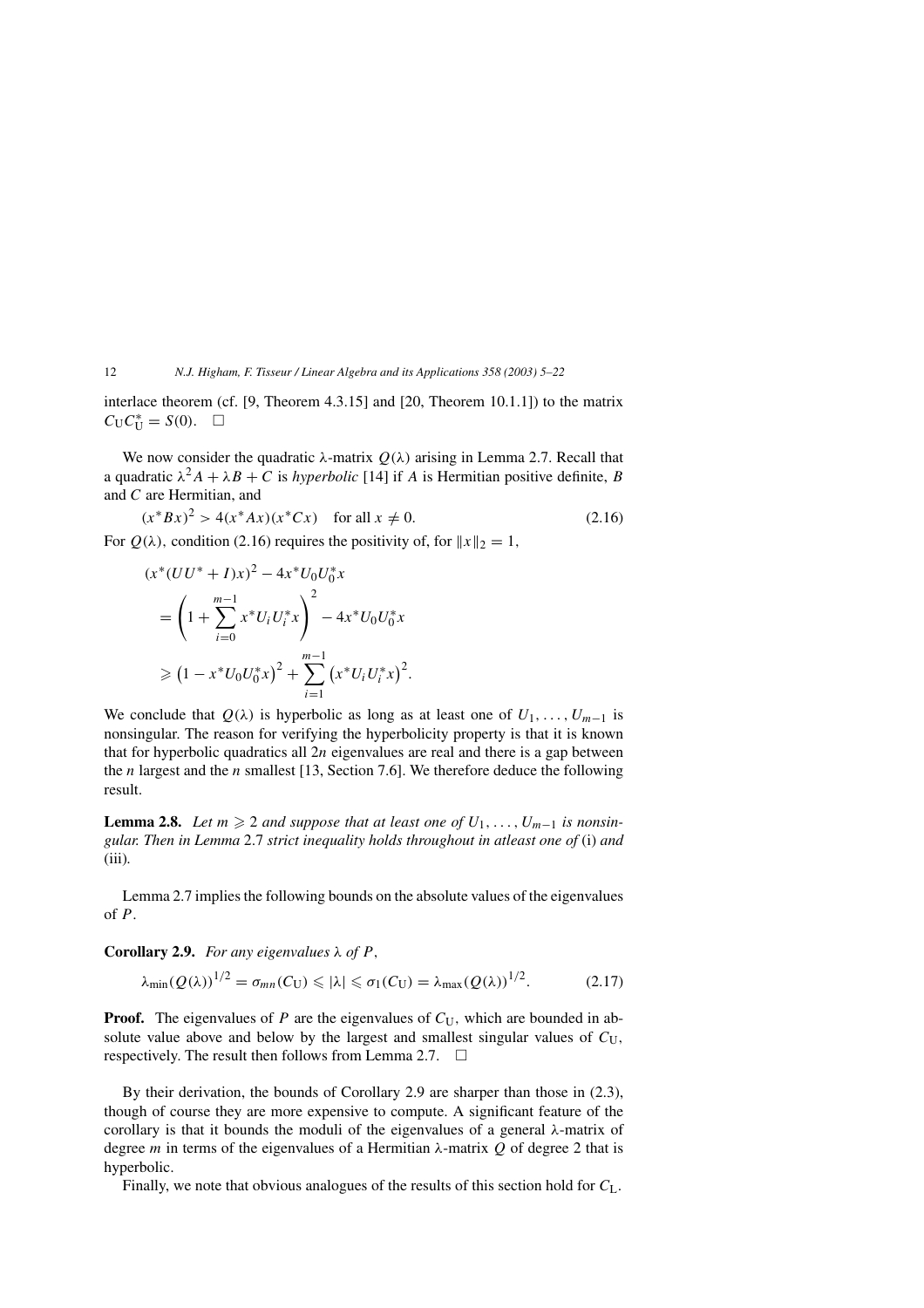#### *2.3. Bound based on the numerical radius*

An alternative to using a norm of  $A \in \mathbb{C}^{n \times n}$  to bound the eigenvalues is to use the numerical radius *ζ* :

$$
|\lambda| \le \max\left\{|z^*Az| : z \in \mathbb{C}^n, \|z\|_2 = 1\right\} =: \zeta(A).
$$

The inequality  $\zeta(A) \leq ||A||_2$  is immediate and it can be shown that  $\zeta(A) \leq ||A||_2/2$ [9, p. 331]; thus employing the numerical radius rather than norms can lead to an improvement, although by a limited amount. We will not attempt to evaluate  $\zeta$  ( $C_U$ ), but instead use the splitting (2.4) to obtain a slightly larger but easily expressed upper bound.

We need the following lemma.

**Lemma 2.10.** *Let*  $A, B \in \mathbb{C}^{m \times n}$  *and let*  $z \in \mathbb{C}^n$  *have unit* 2*-norm. Then* 

$$
|z^*BA^*z| \leq \frac{\|A^*B\|_2 + \|A\|_2\|B\|_2}{2}.
$$

**Proof.** We have

$$
||A||_2||B||_2 \ge ||A^*(2zz^* - I)B||_2
$$
  
=  $||2A^*zz^*B - A^*B||_2$   
 $\ge 2||A^*zz^*B||_2 - ||A^*B||_2$   
=  $2||A^*z||_2||B^*z||_2 - ||A^*B||_2$   
 $\ge 2|z^*BA^*z| - ||A^*B||_2,$ 

which gives the result on rearranging.  $\Box$ 

The following lemma generalizes a result for scalar polynomials in [5].

**Lemma 2.11.** *Every eigenvalue λ of P satisfies*

$$
|\lambda| \leqslant \cos\left(\frac{\pi}{m+1}\right) + \frac{\|U_{m-1}\|_2 + \|U\|_2}{2}.
$$
 (2.18)

**Proof.** Using  $|\lambda| \le \zeta(C_U)$  and the splitting (2.4) we have

 $|\lambda| \le \max\{|z^*Xz| : z^*z = 1\} + \max\{|z^*Yz| : z^*z = 1\}.$ 

The first term can be shown to be  $\cos(\pi/(m + 1))$  [10, Problem 9, p. 25]. The second term is

*,*

$$
\max \left\{ |z^*[0 \quad \cdots \quad 0 \quad I]^*[U_0 \quad \cdots \quad U_{m-1}]z : z^*z = 1 \right\}
$$

which can be bounded using Lemma 2.10, to give the result.  $\Box$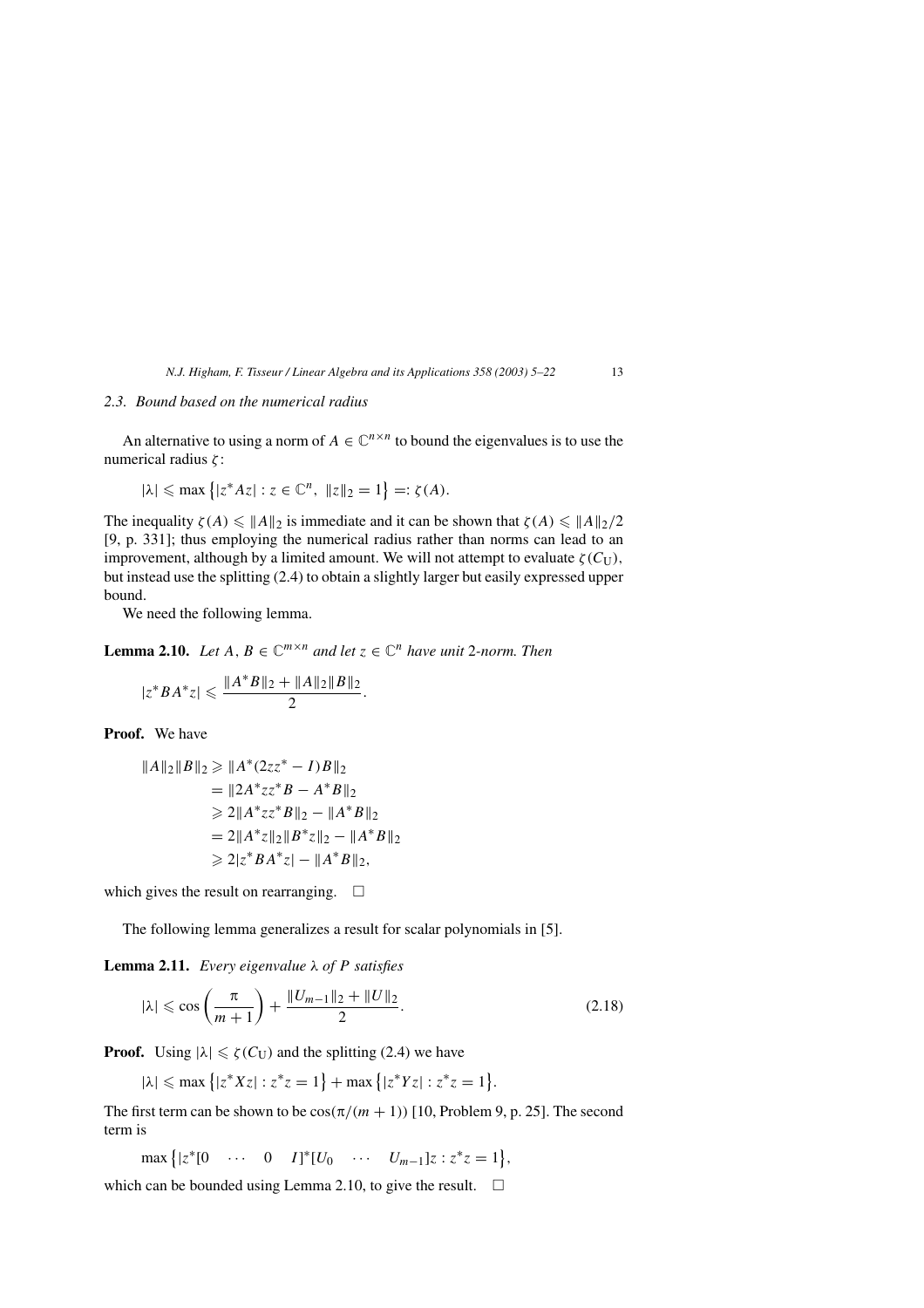We see that, since  $||U||_2 = ||UU^*||_2^{1/2}$ , (2.18) can be up to about a factor 2 smaller than (2.3) when  $U_{m-1}$  has much smaller norm than all the other  $U_i$  and at least one  $U_i$  has norm much bigger than 1.

#### **3. Extension of Cauchy's theorem**

Another approach is to use norms of the coefficient matrices of *P* to define a scalar polynomial whose roots provide information about the eigenvalues of *P.* The following result generalizes a result of Cauchy described in [17, Section 27] and [25, p. 209].

**Lemma 3.1.** *Assume that Am and A*<sup>0</sup> *are nonsingular and define the two scalar polynomials associated with P (λ)*

$$
u(\lambda) = \lambda^m \|A_m^{-1}\|^{-1} - \lambda^{m-1} \|A_{m-1}\| - \cdots - \|A_0\|,
$$
  

$$
\ell(\lambda) = \lambda^m \|A_m\| + \cdots + \lambda \|A_1\| - \|A_0^{-1}\|^{-1}.
$$

*Then every eigenvalue λ of P satisfies*

$$
r \leq |\lambda| \leq R,\tag{3.1}
$$

*where R and r are the unique positive real roots of*  $u(\lambda)$  *and*  $\ell(\lambda)$ *, respectively.* 

**Proof.** By Descarte's rule of signs,  $u(\lambda)$  and  $\ell(\lambda)$  have unique positive real root (cf. [21, Theorem 5.3] and [25, p. 197]). Write

$$
P(\lambda)x = \lambda^m (A_m x + \lambda^{-1} A_{m-1} x + \cdots + \lambda^{-m} A_0 x),
$$

where  $||x|| = 1$ . For  $|\lambda| > R$  we have, using  $u(R) = 0$ ;

$$
\|\lambda^{-1}A_{m-1}x + \dots + \lambda^{-m}A_0x\|
$$
  

$$
< R^{-1} \|A_{m-1}\| + \dots + R^{-m} \|A_0\| = \|A_m^{-1}\|^{-1}.
$$
 (3.2)

Now

$$
||P(\lambda)x|| \ge |\lambda|^m (||A_mx|| - ||\lambda^{-1}A_{m-1}x + \dots + \lambda^{-m}A_0x||)
$$
  
\n
$$
\ge |\lambda|^m (||A_m^{-1}||^{-1} - ||\lambda^{-1}A_{m-1}x + \dots + \lambda^{-m}A_0x||)
$$
  
\n
$$
> 0
$$

by (3.2), and it follows that  $\lambda$  is not an eigenvalue of *P*. Therefore all the eigenvalues satisfy  $|\lambda| \le R$ . The proof of the lower bound is similar.  $\Box$ 

Which choice of norm gives the tightest bounds in (3.1) is difficult to predict. Note that in contrast to all the earlier bounds these bounds are in terms of the original *Ai* and not  $U_i = A_m^{-1} A_i$  or  $L_i = A_0^{-1} A_i$ .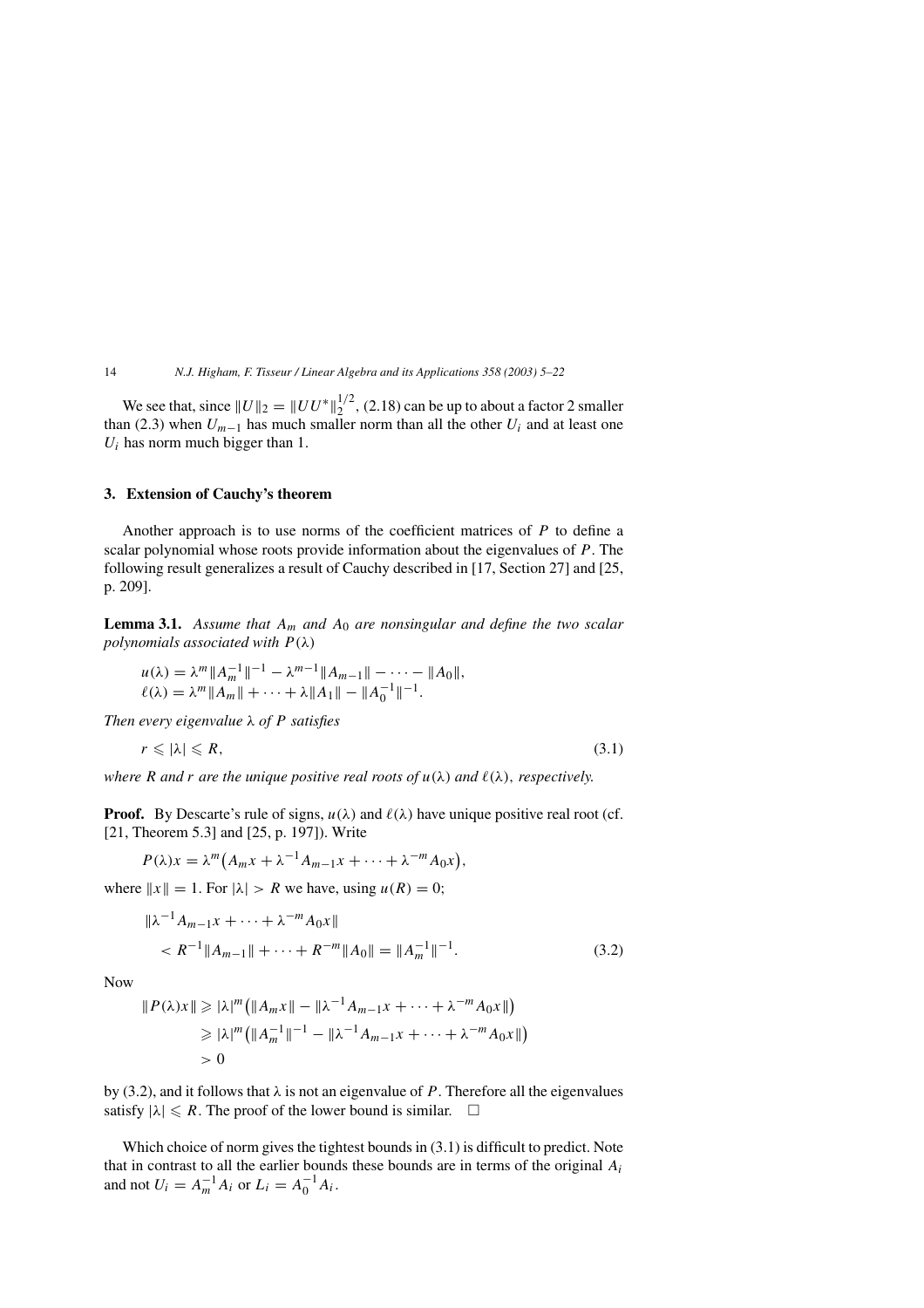By applying Lemma 3.1 and Corollary 2.9 we can obtain lower and upper bounds for the moduli of the eigenvalues in terms of the extremal singular values of *U*0*.*

**Lemma 3.2.** *Let*  $\beta = ||UU^* + I||_2$ . *Every eigenvalue*  $\lambda$  *of P satisfies* 

$$
\frac{1}{2}\left(-\beta+\sqrt{\beta^2+4\sigma_n(U_0)^2}\right)\leqslant |\lambda|^2\leqslant \frac{1}{2}\left(\beta+\sqrt{\beta^2+4\sigma_1(U_0)^2}\right).
$$

**Proof.** By Corollary 2.9 we have to bound the smallest and largest eigenvalues of  $Q(\lambda) = \lambda^2 I - \lambda (UU^* + I) + U_0 U_0^*$ . The upper and lower bounds are obtained by applying Lemma 3.1 for the 2-norm.  $\Box$ 

Note that we can apply Lemma 3.1 to the polynomial  $P_U$  and  $P_L$  in (1.2) and (1.3) instead of *P*; in general we will obtain different bounds that can be better or worse, depending on the *Ai.*

The roots *r* and *R* in Lemma 3.1 can of course themselves be bounded by applying any of the explicit bounds from this paper with  $n = 1$ .

## **4. Other bounds**

In this section we give three further types of bounds of a different flavour from those before.

#### *4.1. Bounds from the characteristic polynomial*

Potentially useful bounds for the eigenvalues can be obtained from the characteristic polynomial,  $det(P(\lambda))$ . It is easily seen that if  $A_m$  is nonsingular, then the eigenvalues  $\lambda_i$  of *P* satisfy

$$
(-1)^{mn} \prod_{i=1}^{mn} \lambda_i = \det(A_m^{-1} A_0) = \frac{\det(A_0)}{\det(A_m)},
$$
  

$$
-\sum_{i=1}^{mn} \lambda_i = \text{trace}(A_m^{-1} A_{m-1}).
$$

Hence

$$
\min_{i} |\lambda_{i}| \leqslant \left| \frac{\det(A_{0})}{\det(A_{m})} \right|^{1/m} \leqslant \max_{i} |\lambda_{i}|,
$$

$$
\max_{i} |\lambda_{i}| \geqslant \frac{\left| \text{trace}\left(A_{m}^{-1} A_{m-1}\right) \right|}{mn}.
$$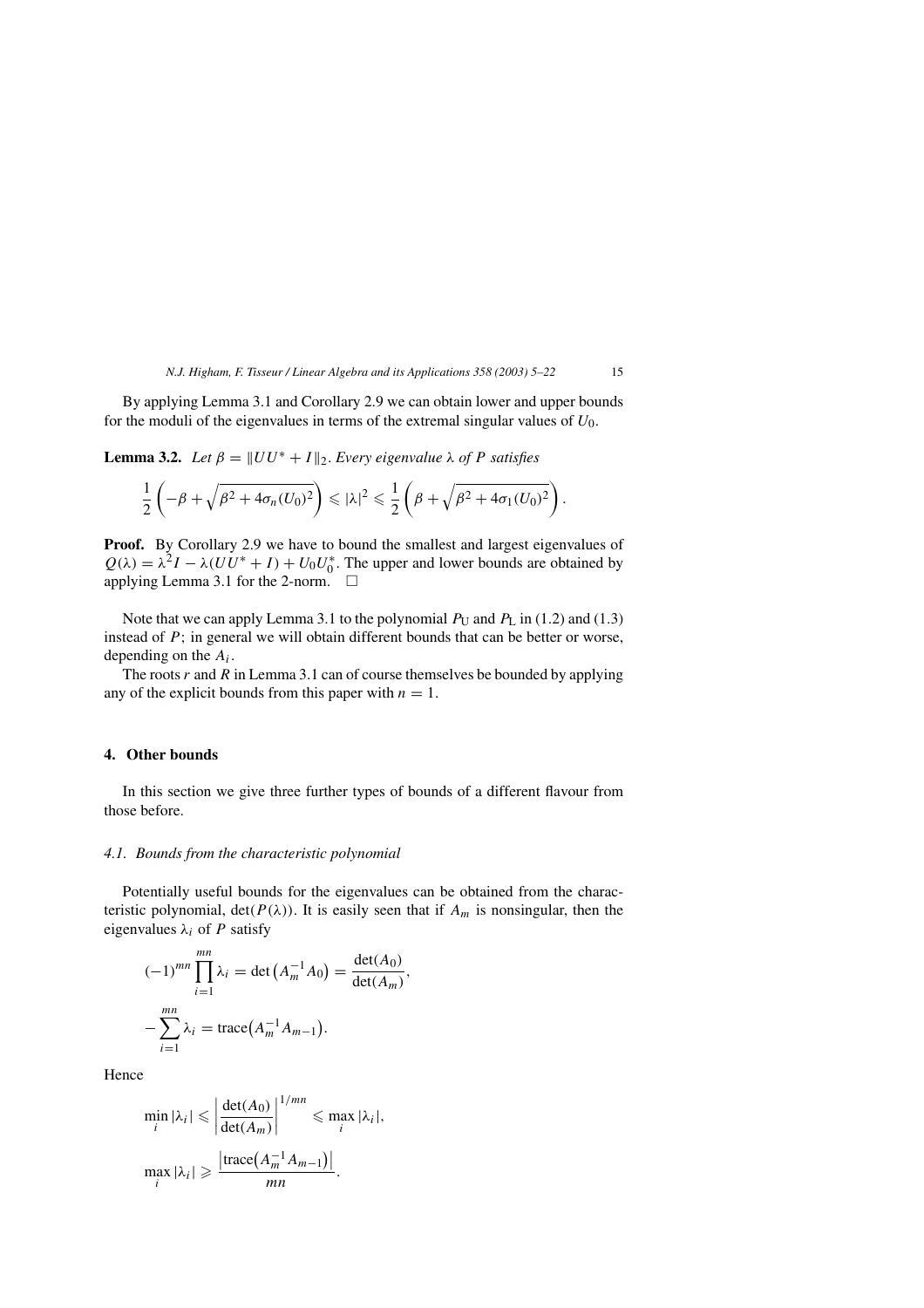We note that if  $A_0$ ,  $A_{m-1}$  and  $A_m$  are symmetric positive definite, then these bounds can be estimated relatively cheaply using Gaussian quadrature and Monte Carlo techniques from [2,3].

#### *4.2. Bound involving fractional powers of norms*

Using a variation on the proof of Lemma 3.1 we obtain the following generalization of a bound of Mohammad [18].

**Lemma 4.1.** *Every eigenvalue of P satisfies*

$$
\left(1+\|A_0^{-1}\|\right)^{-1}\min_{i=1:m}\|A_i\|^{-1/i}\leqslant |\lambda|\leqslant \left(1+\|A_m^{-1}\|\right)\max_{i=0:m-1}\|A_i\|^{1/(m-i)}.
$$

**Proof.** Let  $\theta = \max_{i=0:m-1} ||A_i||^{1/(m-i)}$ . For any *x* of norm 1 we have

$$
||P(\lambda)x|| \ge |\lambda^m| (||A_mx|| - ||(\lambda^{-1}A_{m-1} + \dots + \lambda^{-m}A_0)x||)
$$
  
\n
$$
\ge |\lambda^m| \left( ||A_m^{-1}||^{-1} - \sum_{i=0}^{m-1} \frac{||A_i||}{|\lambda|^{m-i}} \right)
$$
  
\n
$$
= |\lambda^m| \left( ||A_m^{-1}||^{-1} - \sum_{i=1}^m \frac{\theta^i}{|\lambda|^i} \right)
$$
  
\n
$$
\ge |\lambda^m| \left( ||A_m^{-1}||^{-1} - \sum_{i=1}^\infty \frac{\theta^i}{|\lambda|^i} \right)
$$
  
\n
$$
\ge |\lambda^m| \left( ||A_m^{-1}||^{-1} - \frac{\theta}{|\lambda| - \theta} \right)
$$
  
\n
$$
> |\lambda^m| \left( ||A_m^{-1}||^{-1} - \frac{\theta}{|\lambda| - \theta} \right)
$$
  
\n
$$
> 0 \quad \text{if } |\lambda| > (1 + ||A_m^{-1}||)\theta.
$$

Hence every eigenvalue *λ* must satisfy the upper bound of the theorem. The lower bound is proved similarly.  $\square$ 

Note that if  $A_0 = A_1 = \cdots = A_{m-1} = 0$ , then the upper bound in Lemma 4.1 correctly implies that all the eigenvalues are zero; most of the bounds above do not lead to this conclusion. On the other hand, unlike the eigenvalues, the bounds of the lemma are not invariant under the transformations  $A_i \leftarrow \beta A_i$ , so the bounds are scale-dependent.

## *4.3. Bound involving maximization over unit circle*

Our final bound involves a little more computation, although still at the scalar level. This result generalizes one of Mohammad [19] for scalar polynomials.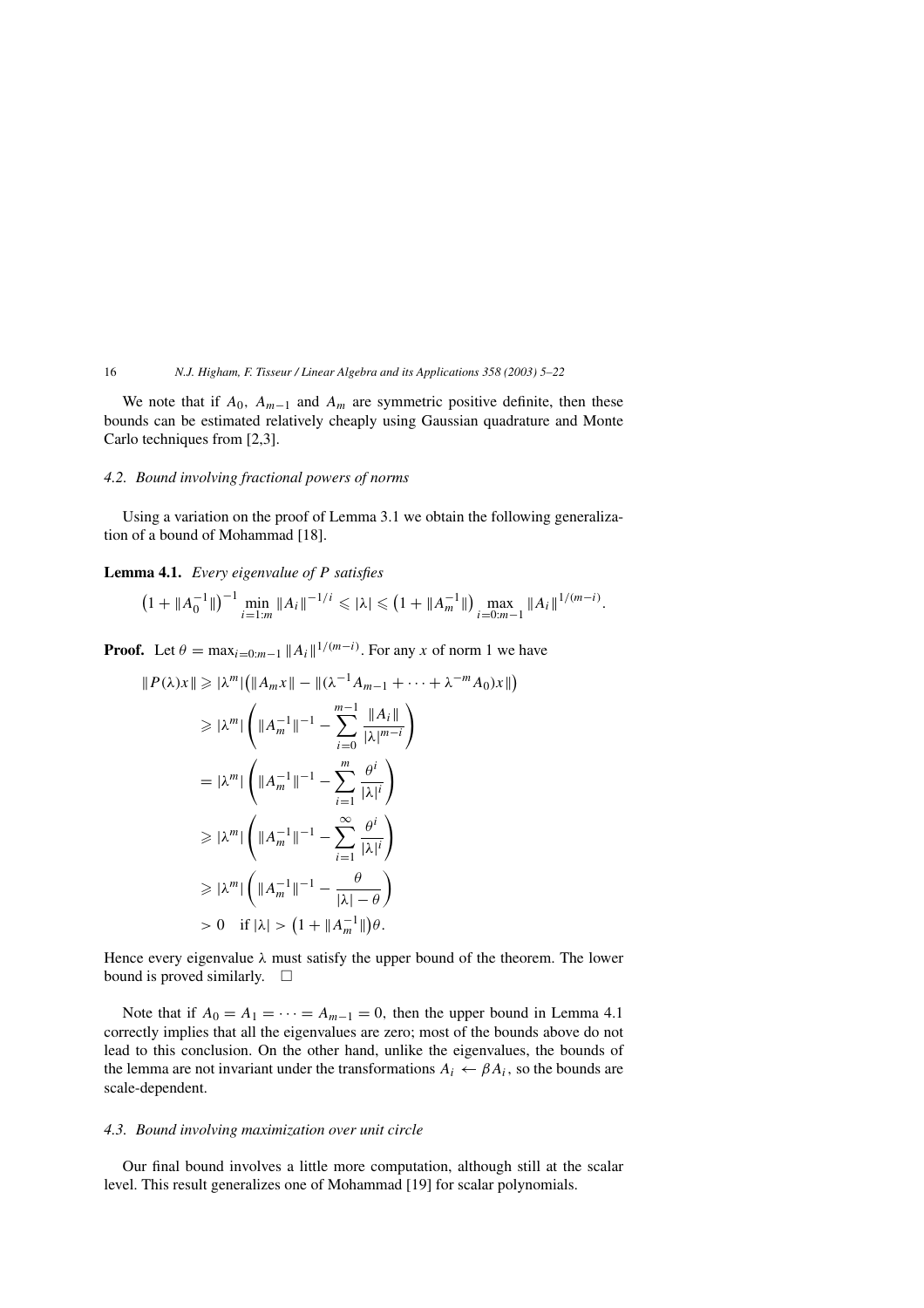**Lemma 4.2.** *Every eigenvalue of P satisfies*  $|\lambda| \leq \max(\mu \|A_m^{-1}\|, 1)$ , *where* 

$$
\mu = \max_{|z|=1} \|z^{m-1}A_{m-1} + \cdots + A_0\| = \max_{|z|=1} \|A_{m-1} + \cdots + z^{m-1}A_0\|.
$$

**Proof.** Let *x* be an arbitrary vector of unit norm. Writing  $w = z^{-1}$ , we have

$$
||P(z)x|| \geq |z^m| (||A_mx|| - ||(wA_{m-1} + \dots + w^m A_0)x||)
$$
  
\n
$$
\geq |z^m| (||A_m^{-1}||^{-1} - ||wA_{m-1} + \dots + w^m A_0||).
$$

For  $|w| \leq 1$ ,

$$
||wA_{m-1} + \dots + w^{m}A_0|| = |w||A_{m-1} + \dots + w^{m-1}A_0||
$$
  
\n
$$
\leq |w| \max_{|z| \leq 1} ||A_{m-1} + \dots + z^{m-1}A_0||
$$
  
\n
$$
= |w|\mu,
$$

where the last equality follows from a version of the maximum modulus principle. Thus

$$
||P(z)x|| \geqslant |z^m| (||A_m^{-1}||^{-1} - \mu|w|).
$$

This lower bound is nonzero for  $|w| < ||A_m^{-1}||^{-1}/\mu$ , that is,  $|z| > \mu ||A_m^{-1}||$ , and hence any eigenvalue of *P* exceeding 1 in modulus must satisfy  $|\lambda| \le \mu \|A_m^{-1}\|$ .  $\Box$ 

In the case where  $A_m = I$ , Lemma 4.2 reduces to  $|\lambda| \leq \max(1, \mu)$ , which clearly can be smaller than (2.2), for example. Indeed, consider  $P(\lambda) = \lambda^m I - m^{-1} \lambda^{m-1} I$  $\cdots - m^{-1}I$ , which clearly has I as an eigenvalue. For any subordinate matrix norm,  $\mu = m$ , and the bound of Lemma 4.2 is 1, whereas the bounds in (2.1)–(2.3) are  $1 + \frac{1}{m}$ , 2, and  $\sqrt{1 + \frac{1}{m}}$ , respectively.

In general, the task of computing  $\mu$  is a 1-dimensional maximization over the unit circle.

#### **5. Numerical experiments**

Many variations on the bounds explicitly stated here are possible. For example, all the bounds in Section 3 and 4 can be applied to  $P_U$  in (1.2) and  $P_L$  in (1.3) as well as to *P* itself, and those bounds based on the block companion matrices can be applied to a diagonally scaled matrix, as in (2.8). It is therefore not possible to give here a full comparison of all the bounds; instead, we give some illuminating numerical examples. The experiments were performed using MATLAB 6.

As a first example, we consider a 5  $\times$  5 matrix polynomial  $P(\lambda)$  of degree  $m = 9$ whose coefficient matrices are of the form

$$
A_i = 10^{i-3}
$$
randn,  $i = 0:8$ ;  $A_9 =$ randn,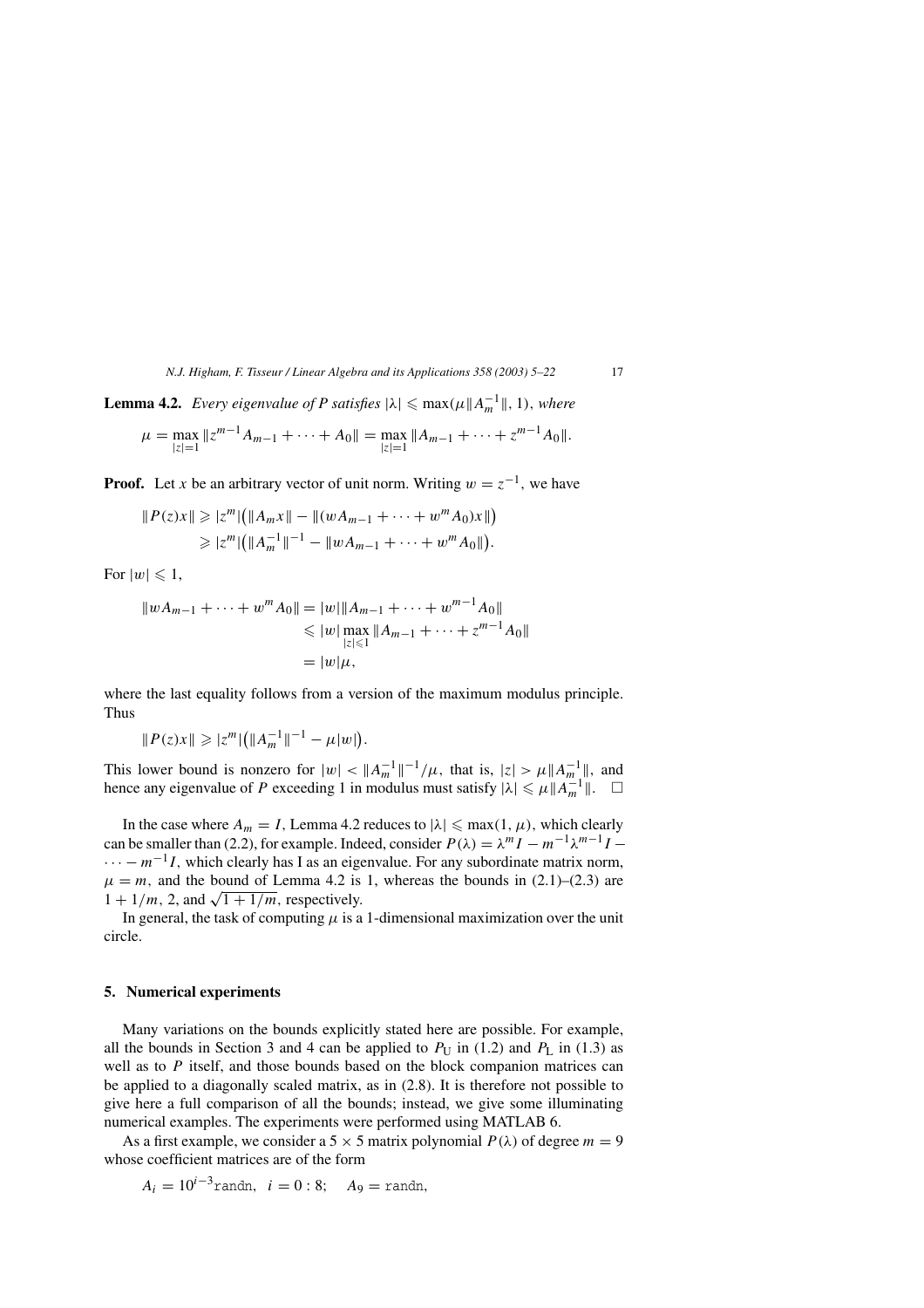18 *N.J. Higham, F. Tisseur / Linear Algebra and its Applications 358 (2003) 5–22*

Table 1 Upper bounds for first example, for which max<sub>i</sub>  $|\lambda_i| = 1.01 \times 10^6$ 

| Bound     | Value                | Comment                                    |
|-----------|----------------------|--------------------------------------------|
| (2.3)     | $1.79 \times 10^{6}$ | 2-Norm based                               |
| (2.13)    | $2.82 \times 10^{6}$ | $\infty$ -Norm based                       |
| (2.14)    | $1.94 \times 10^{6}$ | Ostrowski, $\beta = 3/4$                   |
| (2.18)    | $1.78 \times 10^{6}$ | Numerical radius-based                     |
| (3.1)     | $2.45 \times 10^{6}$ | Cauchy applied to $P$ , 2-norm             |
| (3.1)     | $1.78 \times 10^{6}$ | Cauchy applied to $P_{\text{II}}$ , 2-norm |
| Lemma 4.1 | $2.74 \times 10^{6}$ | 2-Norm                                     |
| Lemma 4.2 | $1.92 \times 10^{6}$ | Applied to $P_{II}$ , 2-norm               |

Table 2

Lower bounds for first example, for which min<sub>i</sub>  $|\lambda_i| = 3.90 \times 10^{-2}$ 

| Bound  | Value                 | Comment                                                                                |
|--------|-----------------------|----------------------------------------------------------------------------------------|
| (2.12) | $9.97 \times 10^{-3}$ | 1-Norm based                                                                           |
| (2.14) | $1.11 \times 10^{-2}$ | Ostrowski applied to $C_{L}(\alpha)$ with $\alpha_i =   L_{m+1-i}  _2$ , $\beta = 1/4$ |
| (3.1)  | $1.76 \times 10^{-3}$ | Cauchy applied to $P_{\text{II}}$ , 2-norm                                             |

where randn denotes a random matrix from the normal  $(0, 1)$  distribution. The minimal and maximal moduli of the 45 eigenvalues are

$$
\min_{i} |\lambda_{i}| = 3.90 \times 10^{-2}, \quad \max_{i} |\lambda_{i}| = 1.01 \times 10^{6}.
$$

All the upper bounds are of the correct order of magnitude, and some of them provide sharp estimates, as shown in Table 1. The lower bounds are of more variable quality, but again several of them are good estimates; see Table 2.

For our second example we consider the free vibration of a string clamped at both ends in a spatially inhomogeneous environment. The equation characterizing the wave motion can be described by

$$
\begin{cases} u_{tt} + \epsilon a(x)u_t = \Delta u, & x \in [0, \pi], \epsilon > 0, \\ u(t, 0) = u(t, \pi) = 0. \end{cases}
$$

Approximating

$$
u(x, t) = \sum_{k=1}^{n} q_k(t) \sin(kx)
$$

and applying the Galerkin method we obtain a second-order differential equation

$$
M\ddot{q}(t) + \epsilon C\dot{q}(t) + Kq(t) = 0,\tag{5.1}
$$

where

$$
q(t) = [q_1(t), ..., q_n(t)]^T
$$
,  $M = (\pi/2)I_n$ ,  $K = (\pi/2)diag(j^2)$ ,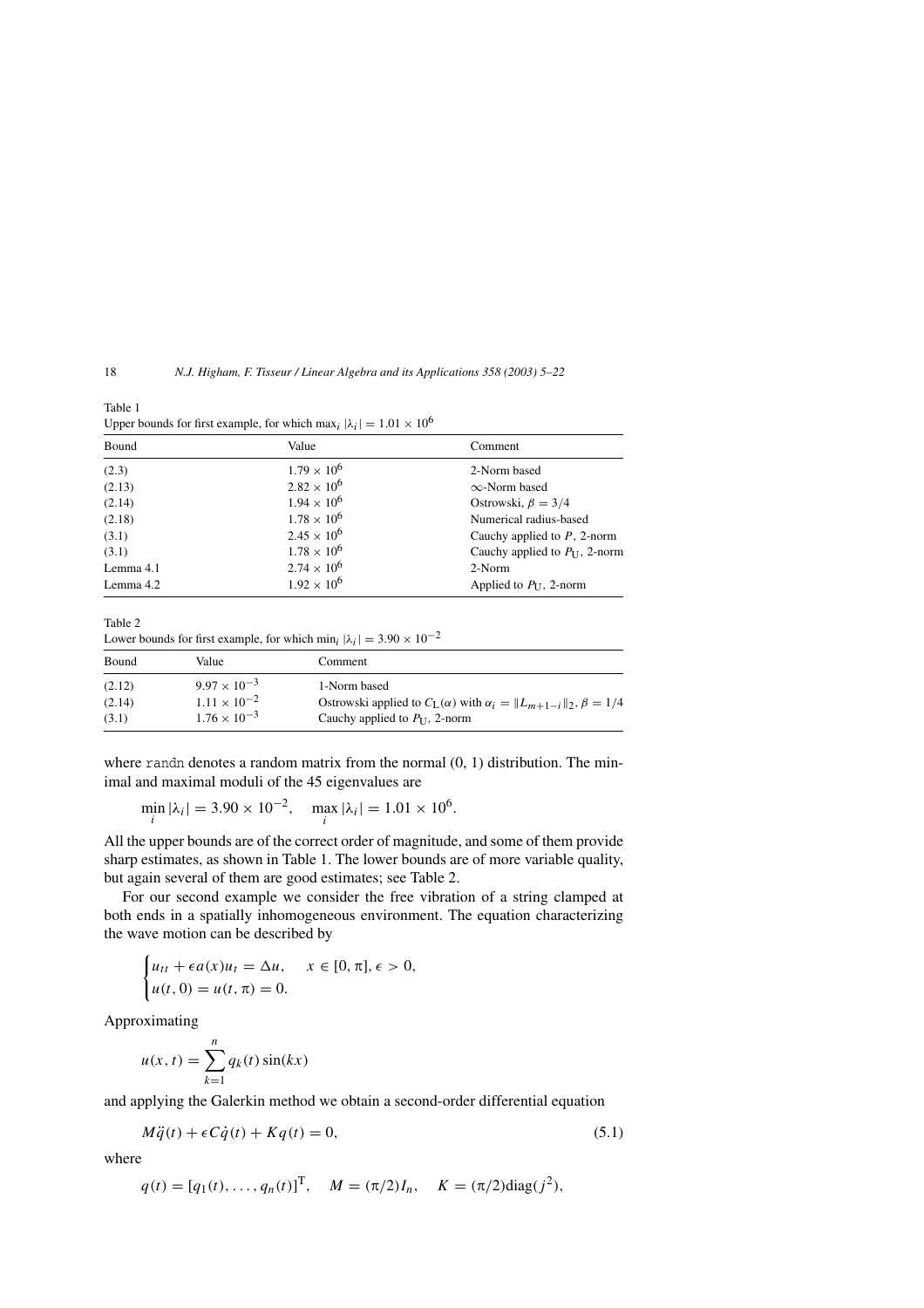*N.J. Higham, F. Tisseur / Linear Algebra and its Applications 358 (2003) 5–22* 19



and

$$
C = (c_{kj}), \quad c_{kj} = \int_0^{\pi} a(x) \sin(kx) \sin(jx) dx.
$$

The polynomial of interest is  $Q(\lambda) = \lambda^2 M + \lambda C + K$ . In our experiments we take  $n = 50$ ,  $a(x) = x^2(\pi - x)^2 - \delta$ ,  $\delta = 2.7$  and  $\epsilon = 0.1$ . Since *M* and *K* are diagonal, we make the estimation problem harder by multiplying *Q* on the left and the right by random orthogonal matrices. The spectrum is plotted in Fig. 1 and it satisfies

 $\min_{i} |\lambda_{i}| = 1.00, \quad \max_{i} |\lambda_{i}| = 50.0.$ 

The upper bounds in (2.1)–(2.3), (2.12), (2.13) and (2.18) all exceed 1250. However, the Ostrowski bound (2.14) with  $\beta = 1/2$  is 119 when applied to  $C_U$  and 110 when applied to  $C_U(\alpha)$  for  $\alpha_i = ||U_i||_1$ , while the Cauchy bound (3.1) for the 2-norm is the remarkably sharp 50.2 (or 234 for the 1-norm).

For the lower bounds, the 2-norm bound (2.3) gives 0.70 and the Cauchy bound (3.1) gives 0.84 for the 2-norm. Even better are the bound 0.88 given by both (2.17), based on the 2-norm of  $C_{L}$ , and the numerical radius-based bound (2.18) applied to  $P_L$ .

Our final example is from a structural dynamics model representing a reinforced concrete machine foundation [4]. It is a sparse quadratic eigenvalue problem  $Q(\lambda)$  =  $\lambda^2 M + \lambda C + K$  of dimension 3627 with complex symmetric *C* and *K*. The matrices *M* and *C* are diagonal and the sparsity pattern of *K* is shown in Fig. 2. To compute max<sub>i</sub>  $|\lambda_i|$  we converted the problem to a generalized eigenvalue problem  $Ax = \lambda Bx$  with a Hermitian positive definite *B* and used MATLAB's eigs function (an interface to the ARPACK package [15]) to compute the five eigenvalues of largest absolute value. This computation took 233 seconds on a 500 MHz Pentium III machine, yielding max<sub>i</sub>  $|\lambda_i| = 2.12 \times 10^4$ . For this problem,  $||K|| \gg ||C|| \gg ||M||$ and  $||U_0|| \gg ||U_1||$ , and this causes the bound (2.1) to be a severe overestimate at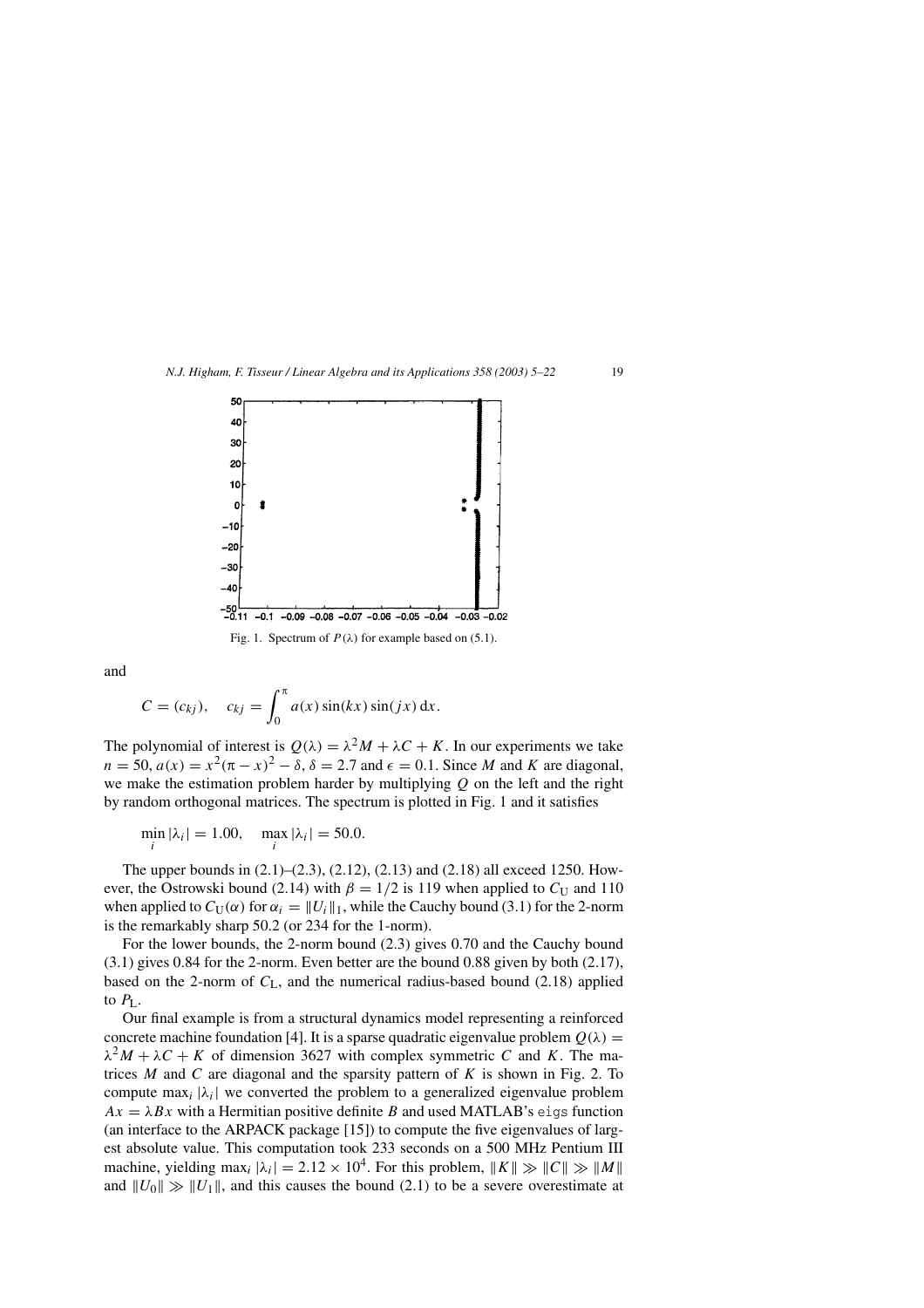20 *N.J. Higham, F. Tisseur / Linear Algebra and its Applications 358 (2003) 5–22*



Fig. 2. Sparsity pattern of *K* for third example.

 $1.10 \times 10^{9}$ . However, (2.12) yields  $2.74 \times 10^{5}$  and (2.13) yields  $2.22 \times 10^{5}$ . The Cauchy bounds, applied to  $P_U$ , are even sharper: (3.1) yields  $3.53 \times 10^4$  for the 1norm and  $3.17 \times 10^4$  for the  $\infty$ -norm. Each of these bounds is computed in less than half a second.

#### **6. Conclusions**

With the growing interest in the numerical solution of polynomial eigenvalue problems [1,24] the derivation of eigenvalue bounds is a timely topic of investigation. All our bounds are essentially norm-based, and therein lies a weakness, because even in the special case of a single matrix a norm can differ by an arbitrary amount from the eigenvalues. Nevertheless, our numerical experience shows that our bounds are often surprisingly good estimates, on practical as well as contrived problems. A reason for working with norms is that they can usually be computed or estimated, even for applications invlolving *very* large, sparse matrices, which are perhaps defined only implicitly as long as matrix–vector products can be computed then norms can be estimated [7].

All our bounds involve the inverse of the leading or trailing coefficient matrix. This is inevitable, since, for example, any upper bound can be finite only if *Am* is nonsingular, and so computing an upper bound requires at least as much work as testing  $A_m$  for nonsingularity. In some applications  $A_m$  is diagonal, and in others it has structure (for example, diagonal dominance) that enables  $||A_m^{-1}||$  to be bounded without computing  $A_m^{-1}$ , in which case our bounds are still appicable with minor modification.

We noted earlier that a huge variety of bounds can be obtained by combining the various techniques described here and generalizing other bounds from the scalar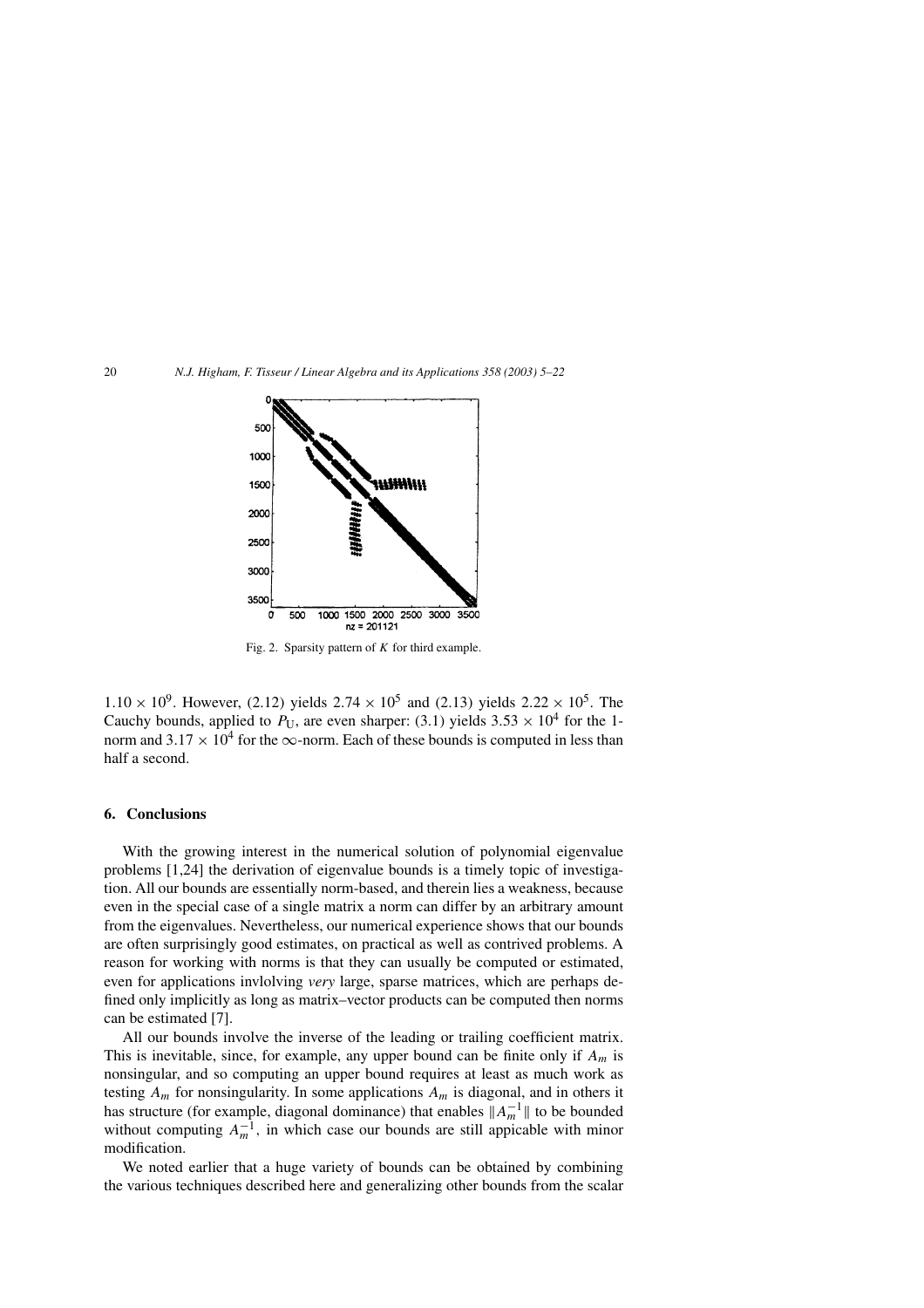case. Exhaustively cataloguing bounds is not the most useful avenue of future research, but identifying bounds suited to particular classes of problems is an important topic on which progress would be valuable in applications.

#### **References**

- [1] Z. Bai, J.W. Demmel, J.J. Dongarra, A. Ruhe, H.A. van der Vorst (Eds.), Templates for the Solution of Algebraic Eigenvalue Problems: A Practical Guide. Society for Industrial and Applied Mathematics, Philadelphia, PA, USA, 2000, xxix+410 pp., ISBN 0-89871-471-0.
- [2] Z. Bai, M. Fahey, G.H. Golub, Some large-scale matrix computation problems, J. Comput. Appl. Math. 74 (1996) 71–89.
- [3] Z. Bai, G.H. Golub, Bounds for the trace of the inverse and the determinant of symmetric positive definite matrices, Ann. Number. Math. 4 (1997) 29–38.
- [4] A. Feriani, F. Perotti, V. Simoncini, Iterative system solvers for the frequency analysis of linear mechanical systems, Comput. Methods Appl. Mech. Eng. 19 (13–14) (2000) 1719–1739.
- [5] M. Fujii, F. Kubo, Buzano's inequality and bounds for roots of algebraic equations, Proc. Amer. Math. Soc. 117 (2) (1993) 359–361.
- [6] I. Gohberg, P. Lancaster, L. Rodman, Matrix Polynomials, Academic Press, New York, 1982, xiv+409 pp., ISBN 0-12-287160-X.
- [7] N.J. Higham, F. Tisseur, A block algorithm for matrix 1-norm estimation, with an application to 1-norm pseudospectra, SIAM J. Matrix Anal. Appl. 21 (4) (2000) 1185–1201.
- [8] N.J. Higham, F. Tisseur, More on pseudospectra for polynomial eigenvalue problems and applications in control theory, Numerical Analysis Report 372, Manchester Centre for Computational Mathematics, Manchester, UK, January 2001.
- [9] R.A. Horn, C.R. Johnson, Matrix Analysis, Cambridge University Press, 1985, xiii+561 pp., ISBN 0-521-30586-1.
- [10] R.A. Horn, C.R. Johnson, Topics in Matrix Analysis, Cambridge University Press, 1991, viii+607 pp., ISBN 0-521-30587-X.
- [11] C. Kenney, A.J. Laub, Controllability and stability radii for companion form systems, Math. Control Signals Systems 1 (1988) 239–256.
- [12] F. Kittaneh, Singular values of companion matrices and bounds on zeros of polynomials, SIAM J. Matrix Anal. Appl. 16 (1) (1995) 333–340.
- [13] P. Lancaster, Lambda Matrices and Vibrating Systems, Pergamon Press, Oxford, 1966, xiii+196 pp.
- [14] P. Lancaster, Quadratic eigenvalue problems, Linear Algebra Appl. 150 (1991) 499–506.
- [15] R.B. Lehoucq, D.C. Sorensen, C. Yang, ARPACK Users' Guide: Solution of Large-Scale Eigenvalue Problems with Implicitly Restarted Arnoldi Methods, Society for Industrial and Applied Mathematics, Philadelphia, PA, USA, 1998, xv+142 pp., ISBN 0-89871-407-9.
- [16] M. Marcus, H. Minc, A Survey of Matrix Theory and Matrix Inequalities, Prindle, Weber and Schmidt, Boston, 1964. Reprinted by Dover, New York, 1992, ISBN 0-486-67102-X.
- [17] M. Marden, Geometry of Polynomials, Mathematical Surveys, vol. 3, second ed., AMS, Providence, RI, USA, 1966, xiii+243 pp.
- [18] Q.G. Mohammad, On the zeros of polynomials, Amer. Math. Monthly 72 (1) (1965) 35-38.
- [19] Q.G. Mohammad, On the zeros of polynomials, Amer. Math. Monthly 72 (6) (1965) 631–633.
- [20] B.N. Parlett, The Symmetric Eigenvalue Problem, Society for Industrial and Applied Mathematics, Phiadelphia, PA, USA, 1998, xxiv+398 pp., Unabridged, amended version of book first published by Prentice-Hall in 1980, ISBN 0-89871-402-8.
- [21] Bl. Sendov, A. Andreev, N. Kjurkchiev, Numerical solution of polynomial equations, in: P.G. Ciarlet, J.L. Lions (Eds.), Handbook of Numerical Analysis, volume III: Solution of Equations in R*<sup>n</sup>* (Part 2), Elsevier, Amsterdam, 1994, pp. 625–778.